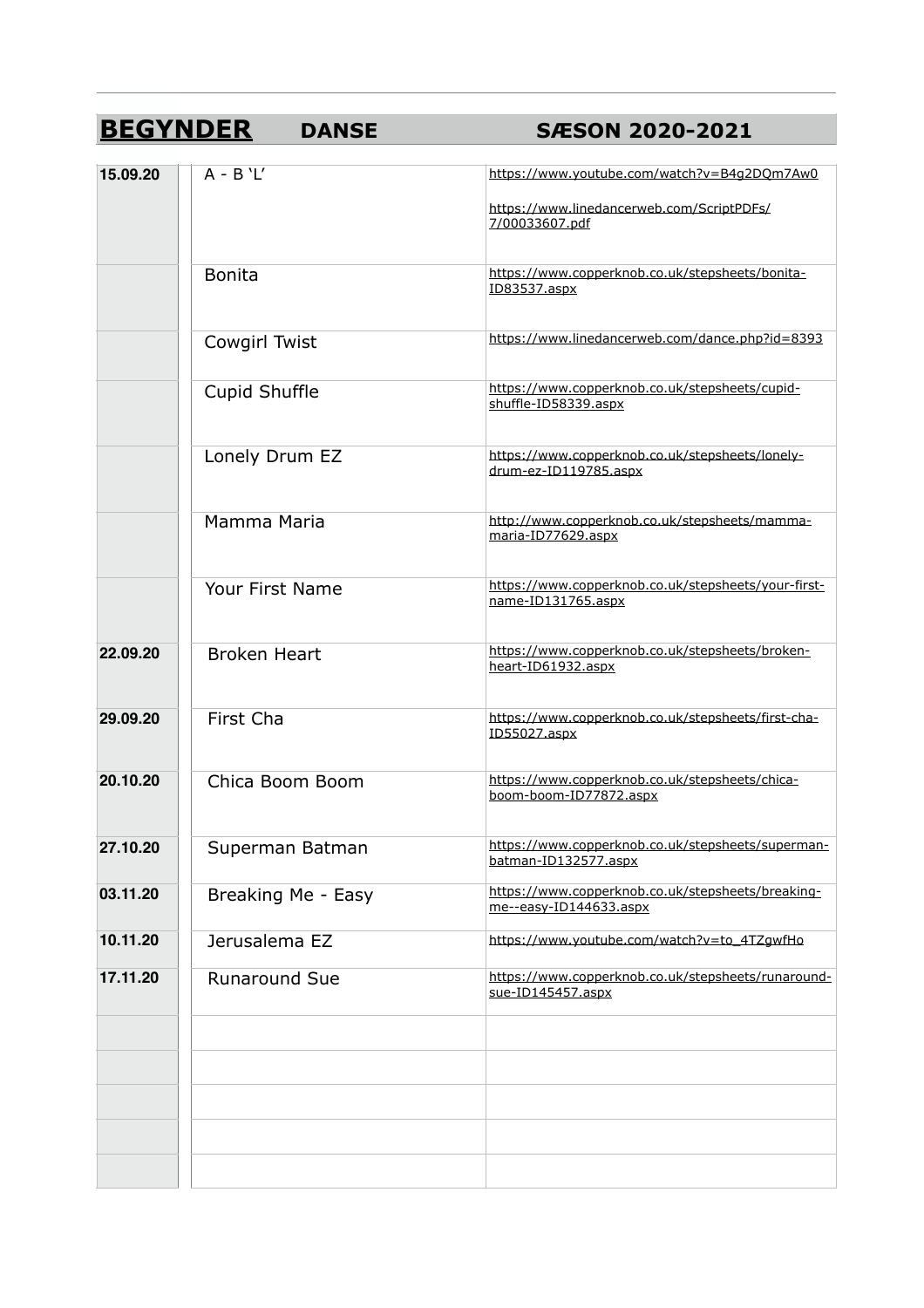## **LET ØVET** DANSE SÆSON 2020-2021

| 15.09.20<br>REP.      | Feel Right - Easy          | https://www.copperknob.co.uk/stepsheets/feel-right--<br>easy-ID135460.aspx         |
|-----------------------|----------------------------|------------------------------------------------------------------------------------|
| REP.                  | Gone West                  | https://www.copperknob.co.uk/stepsheets/gone-west-<br>ID135360.aspx                |
| REP.                  | <b>Shallow End</b>         | https://www.copperknob.co.uk/stepsheets/shallow-<br>end-ID135508.aspx              |
| REP.                  | Simple As Can Be           | https://www.copperknob.co.uk/stepsheets/simple-as-<br>can-be-ID125990.aspx         |
| <b>NY</b>             | Vaya Con Dios (My Darling) | https://www.copperknob.co.uk/stepsheets/vaya-con-<br>dios-my-darling-ID143637.aspx |
| 22.09.20<br>REP.      | Adalaida                   | https://www.copperknob.co.uk/stepsheets/adalaida-<br>ID137204.aspx                 |
| REP.                  | Get It Right               | https://www.copperknob.co.uk/stepsheets/get-it-right-<br>ID126237.aspx             |
| REP.                  | <b>Stomp Down</b>          | https://www.copperknob.co.uk/stepsheets/stomp-<br>down-ID138611.aspx               |
| REP.                  | Sunrise                    | https://www.copperknob.co.uk/stepsheets/sunrise-<br>ID136901.aspx.aspx             |
| <b>NY</b>             | Hotstepper                 | https://www.copperknob.co.uk/stepsheets/hotstepper-<br>ID135919.aspx               |
| 29.09.20<br>REP.      | These Days                 | https://www.copperknob.co.uk/stepsheets/these-days-<br>ID123386.aspx               |
| 20.10.20<br><b>NY</b> | Playboys                   | https://www.copperknob.co.uk/stepsheets/playboys-<br>ID135379.aspx                 |
| 27.10.20<br><b>NY</b> | <b>Jerusalema</b>          | https://www.copperknob.co.uk/stepsheets/jerusalema-<br>ID143546.aspx               |
| 10.11.20<br><b>NY</b> | Alter Ego                  | https://www.copperknob.co.uk/stepsheets/alter-ego-<br>ID143892.aspx                |
| 17.11.20<br><b>NY</b> | <b>Breaking Me</b>         | https://www.copperknob.co.uk/stepsheets/breaking-<br>me-fr-ID140892.aspx           |
|                       |                            |                                                                                    |
|                       |                            |                                                                                    |
|                       |                            |                                                                                    |
|                       |                            |                                                                                    |
|                       |                            |                                                                                    |
|                       |                            |                                                                                    |
|                       |                            |                                                                                    |
|                       |                            |                                                                                    |
|                       |                            |                                                                                    |